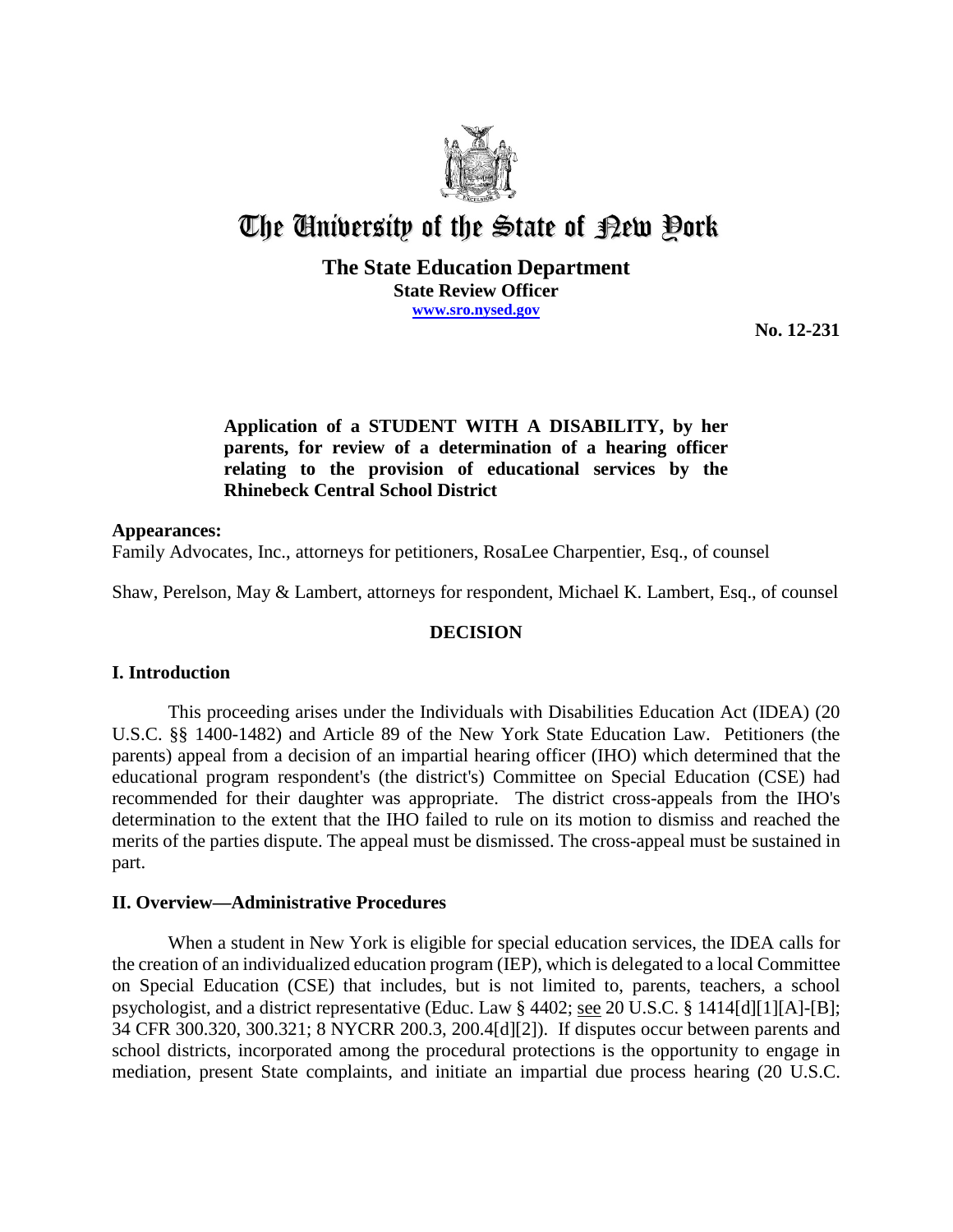§§ 1221e-3, 1415[e]-[f]; Educ. Law § 4404[1]; 34 CFR 300.151-300.152, 300.506, 300.511; 8 NYCRR 200.5[h]-[*l*]).

New York State has implemented a two-tiered system of administrative review to address disputed matters between parents and school districts regarding "any matter relating to the identification, evaluation or educational placement of a student with a disability, or a student suspected of having a disability, or the provision of a free appropriate public education to such student" (8 NYCRR 200.5[i][1]; see 20 U.S.C. § 1415[b][6]-[7]; 34 CFR 300.503[a][1]-[2], 300.507[a][1]). First, after an opportunity to engage in a resolution process, the parties appear at an impartial hearing conducted at the local level before an IHO (Educ. Law § 4404[1][a]; 8 NYCRR 200.5[j]). An IHO typically conducts a trial-type hearing regarding the matters in dispute in which the parties have the right to be accompanied and advised by counsel and certain other individuals with special knowledge or training; present evidence and confront, cross-examine, and compel the attendance of witnesses; prohibit the introduction of any evidence at the hearing that has not been disclosed five business days before the hearing; and obtain a verbatim record of the proceeding (20 U.S.C. § 1415[f][2][A]-[B], [h][1]-[3]; 34 CFR 300.512[a][1]-[4]; 8 NYCRR 200.5[j][3][v], [vii], [xii]). The IHO must render and transmit a final written decision in the matter to the parties not later than 45 days after the expiration period or adjusted period for the resolution process (34 CFR 300.510[b][2], [c], 300.515[a]; 8 NYCRR 200.5[j][5]). A party may seek a specific extension of time of the 45-day timeline, which the IHO may grant in accordance with State and federal regulations (34 CFR 300.515[c]; 8 NYCRR 200.5[j][5]). The decision of the IHO is binding upon both parties unless appealed (Educ. Law § 4404[1]).

A party aggrieved by the decision of an IHO may subsequently appeal to a State Review Officer (SRO) (Educ. Law § 4404[2]; see 20 U.S.C. § 1415[g][1]; 34 CFR 300.514[b][1]; 8 NYCRR 200.5[k]). The appealing party or parties must identify the findings, conclusions, and orders of the IHO with which they disagree and indicate the relief that they would like the SRO to grant (8 NYCRR 279.4). The opposing party is entitled to respond to an appeal or cross-appeal in an answer (8 NYCRR 279.4[b], 279.5). The SRO conducts an impartial review of the IHO's findings, conclusions, and decision and is required to examine the entire hearing record; ensure that the procedures at the hearing were consistent with the requirements of due process; seek additional evidence if necessary; and render an independent decision based upon the hearing record (34 CFR 300.514[b][2]; 8 NYCRR 279.12[a]). The SRO must ensure that a final decision is reached in the review and that a copy of the decision is mailed to each of the parties not later than 30 days after the receipt of a request for a review, except that a party may seek a specific extension of time of the 30-day timeline, which the SRO may grant in accordance with State and federal regulations (34 CFR 300.515[b], [c]; 8 NYCRR 200.5[k][2]).

#### **III. Facts and Procedural History**

On May 21, 2010, a CSE convened to conduct the student's annual review and to develop the student's IEP for the 2010-11 school year (Dist. Ex. 14 at p. 1). Finding that the student remained eligible for special education and related services as a student with a learning disability, the May 2010 CSE recommended that the student be placed in a non-district public placement, an 8:1+1 special class in a Board of Cooperative Educational Services (BOCES) setting (see id.). The May 2010 CSE also recommended that the student receive the following related services: one 30 minute session per week of individual counseling and one 30-minute session per week of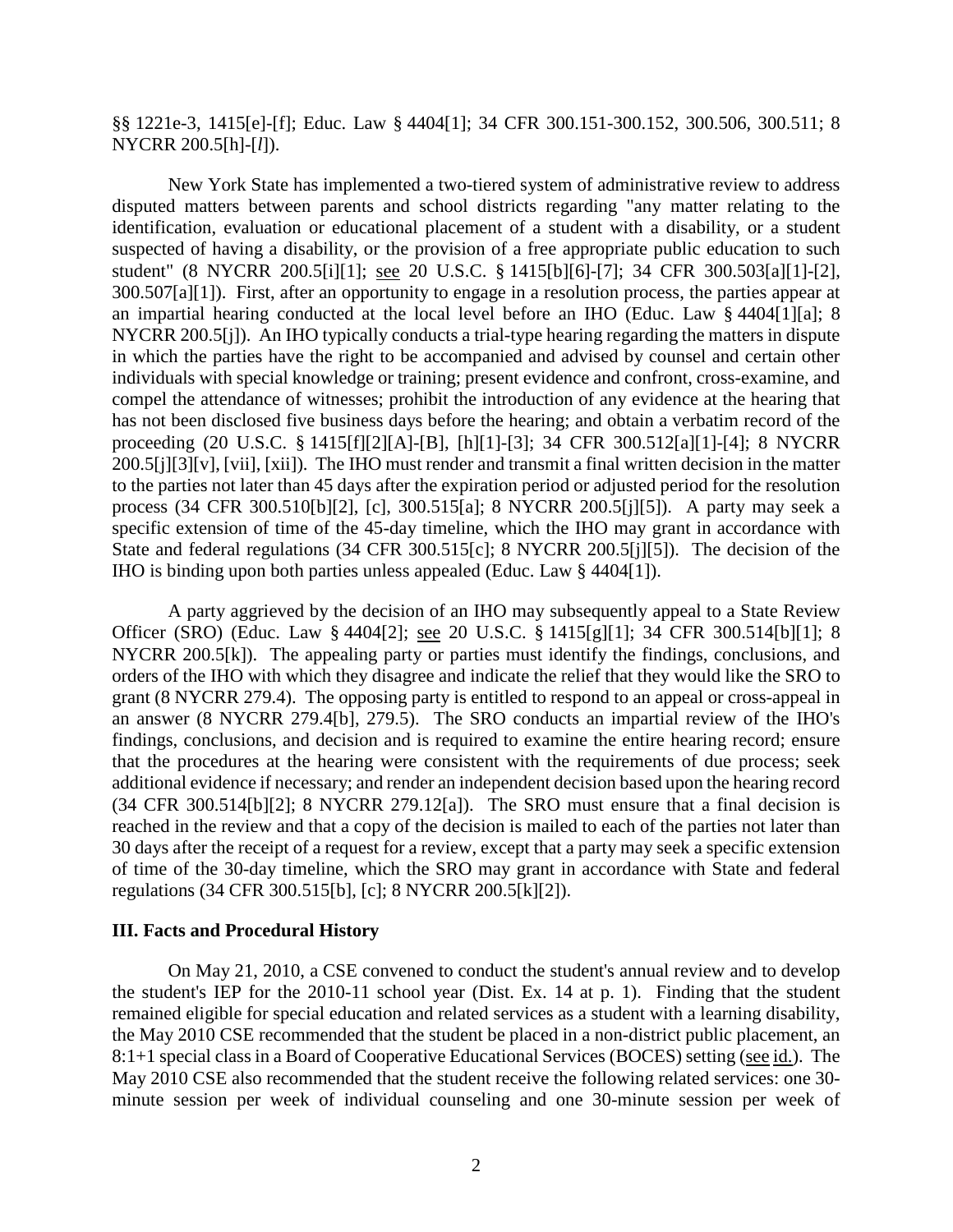counseling in a group of five (id.). The projected implementation date of the resultant IEP was identified as September 8, 2010 (id.).

In a letter dated August 31, 2010, the district's director of special programs wrote to the BOCES facility and informed it that she "heard directly from [the parents] . . . that [the student and parent] ha[d] moved to South Carolina" (Dist. Ex. 2). The director of special programs indicated that the student was "enrolled in a private school" located in South Carolina, and that the student "w[ould] not be attending the [BOCES] program . . . in the fall" (id.).

In a letter from to the district dated September 11, 2011, the student's mother expressed dissatisfaction with the special education services provided to her daughter over a period of several years and requested tuition reimbursement for Trident Academy (Trident) for the 2010-11 school year (Dist. Ex. 4 at pp. 1-3). According to the letter, the parent had moved to South Carolina with the student, indicating that she was "in search of a school that would help [the student]" (id. at p.  $2)$ .<sup>1</sup> The student's mother contended that the student made "tremendous progress" at Trident and further requested that the district "promptly" respond to her request for tuition reimbursement (id.).

On January 30, 2012, the director of special education wrote to the parent and denied her request for tuition reimbursement (Dist. Ex. 6). The director of special education contended that the district's duty to provide the student with a free appropriate public education (FAPE) ceased when the student moved out of the district in August 2010 (id.). Therefore, the district was "not obligated to reimburse [the parents] for private school tuition" incurred after August 2010 including "the 2010-2011 and 2011-2012 school years" (id.).

#### **A. Due Process Complaint Notice**

In a due process complaint notice dated June 6, 2012, the parents requested tuition reimbursement for the costs of the student's education at Trident for the "2010" school year (Dist. Ex. 1 at pp. 1-3).<sup>2</sup> With respect to the challenged school year  $(2010-11)$ , the parents alleged that a class profile revealed that the student would be the only student eligible for special education due to having a disability category of learning disability; all other students had "behavioral/emotional" diagnoses  $(id$  at p. 3).<sup>3</sup> Additionally, the parents alleged that the "[f]inal IEP" failed to include reading goals despite this being her "#1" area of deficit (id.). The parents further alleged that during the "[s]pring/summer of 2010", the parents and district were unable to "agree on [a] placement for the fall" despite "[m]ultiple communications" (id.). The parents claimed that she informed the district that the student was accepted to two nonpublic schools and

 $<sup>1</sup>$  Although both parents bring this appeal, it is necessary at times to distinguish between the student's parents as</sup> the hearing record reflects that one parent remained in the district while the other moved to South Carolina with the student ( $\underline{\text{see, e.g.}}$ , Tr. pp. 25-28, 34, 39, 42; Dist Exs. 2, 4). Unless otherwise noted, references to the "parent" refer to the student's mother.

<sup>&</sup>lt;sup>2</sup> While the cover sheet of the due process complaint notice is dated May 3, 2012, the cover sheet incorporates by reference an attached recitation of facts dated June 6, 2012 (compare Dist Ex. 1 at p. 1, with id. at p. 2).

<sup>3</sup> Although the due process complaint notice references events that occurred between 2007 – 2009 (see Dist. Ex. 1 at pp. 2, 3), the parents have clarified on appeal that they do not seek any relief related to these school years (Pet. at p. 4, ¶ 6).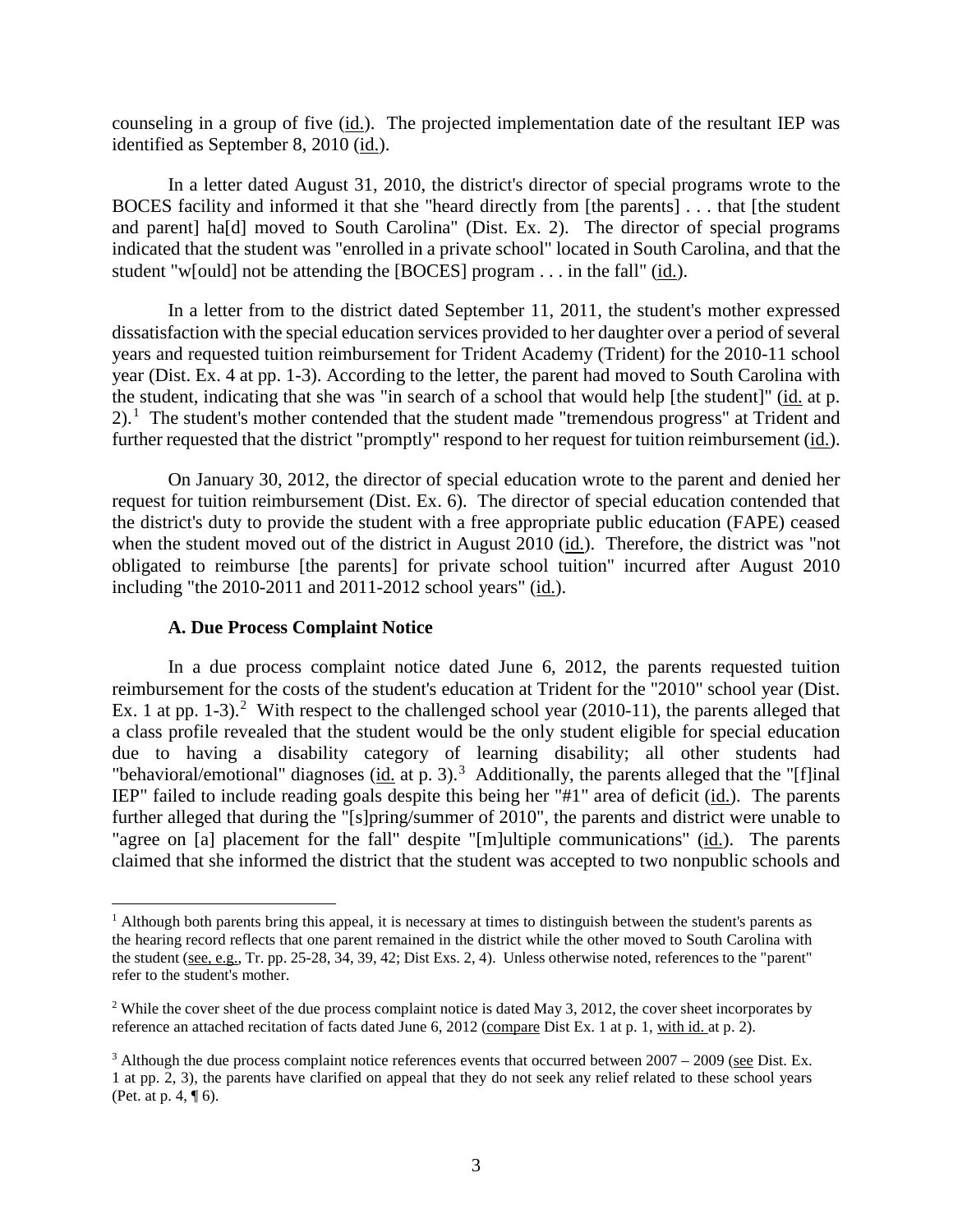that the district "refuse[d] to pay" for them  $(id.)$ . Therefore, according to the parent, her "only option was to move" to South Carolina and enroll the student at Trident (id.).

According to the parent, she arrived in South Carolina "hours before" the student's first day of school at Trident (Dist. Ex. 1 at p. 3). The parent further alleged that she and the student moved to South Carolina solely so the student "could get the education she deserves" (id.). The parent indicated that she was "willing to return to my family and my home" if the district agreed to "pay" for the student to attend an in-state nonpublic school  $(id.)$ <sup>4</sup> For relief, the parents sought tuition reimbursement for the student's attendance at Trident for the 2010-11 school year (id.).

#### **B. Impartial Hearing**

The matter proceeded to an impartial hearing on September 20, 2012 (Tr. pp. 1-51).<sup>5</sup> The parties indicated at the hearing that the testimony and evidence presented on that day would relate solely to the district's motion to dismiss the parents' complaint (see, e.g., Tr. pp. 13-17, 29-30-31). The district raised three arguments in support of its motion to dismiss: (1) the parents were not owed a FAPE because they were not residents of the district during the 2010-11 school year; (2) the due process complaint notice was insufficient; and (3) the due process complaint notice was filed more than two years after the parent knew about the recommendations made by the May 2010 CSE (Tr. pp. 13-17). The parties agreed that, should the IHO deny this motion, the parties would introduce additional evidence and testimony at a subsequent hearing date (Tr. pp. 6-8, 30-31, 47- 48).

#### **C. Impartial Hearing Officer Decision**

In a decision dated November 9, 2012 the IHO issued a final decision in which she described the documentary exhibits that had been offered into evidence (IHO Decision at pp. 3-8), and then made several findings of fact (IHO Decision at p. 9). Although the reasons why are not entirely clear, the IHO appeared to determine that with respect to the merits of the parents' claims, the student had made progress and the "IEPs" were appropriate (IHO Decision at p. 9). The IHO did not address the parties' residency dispute in her decision (id.). The IHO made one reference indicating that "the timeline ha[d] passed" for the parent to seek "remuneration for costs" but did not otherwise address the statute of limitations defense raised in the district's motion to dismiss (id.). Again although not clear, it appears that the IHO granted the district's motion to dismiss basis of its statute of limitations defense (id.).

#### **IV. Appeal for State-Level Review**

The parents appeal, arguing that the IHO rendered "[a]n illogical and incomprehensible decision" that improperly found that the district offered the student a FAPE. The parents also contend that the IHO's decision "d[id] not mention or address the issues raised by the parties." Further, argue the parents, the IHO improperly rendered a decision "on the merits of more than

 <sup>4</sup> Specifically, the parent identified Kildonan, a nonpublic school that has not been approved as a school with which school districts may contract to instruct students with disabilities (see 8 NYCRR 200.1[d], 200.7).

<sup>&</sup>lt;sup>5</sup> According to the hearing record, the parties engaged in a resolution meeting prior to the impartial hearing that did not resolve the parties' dispute (Tr. p. 5).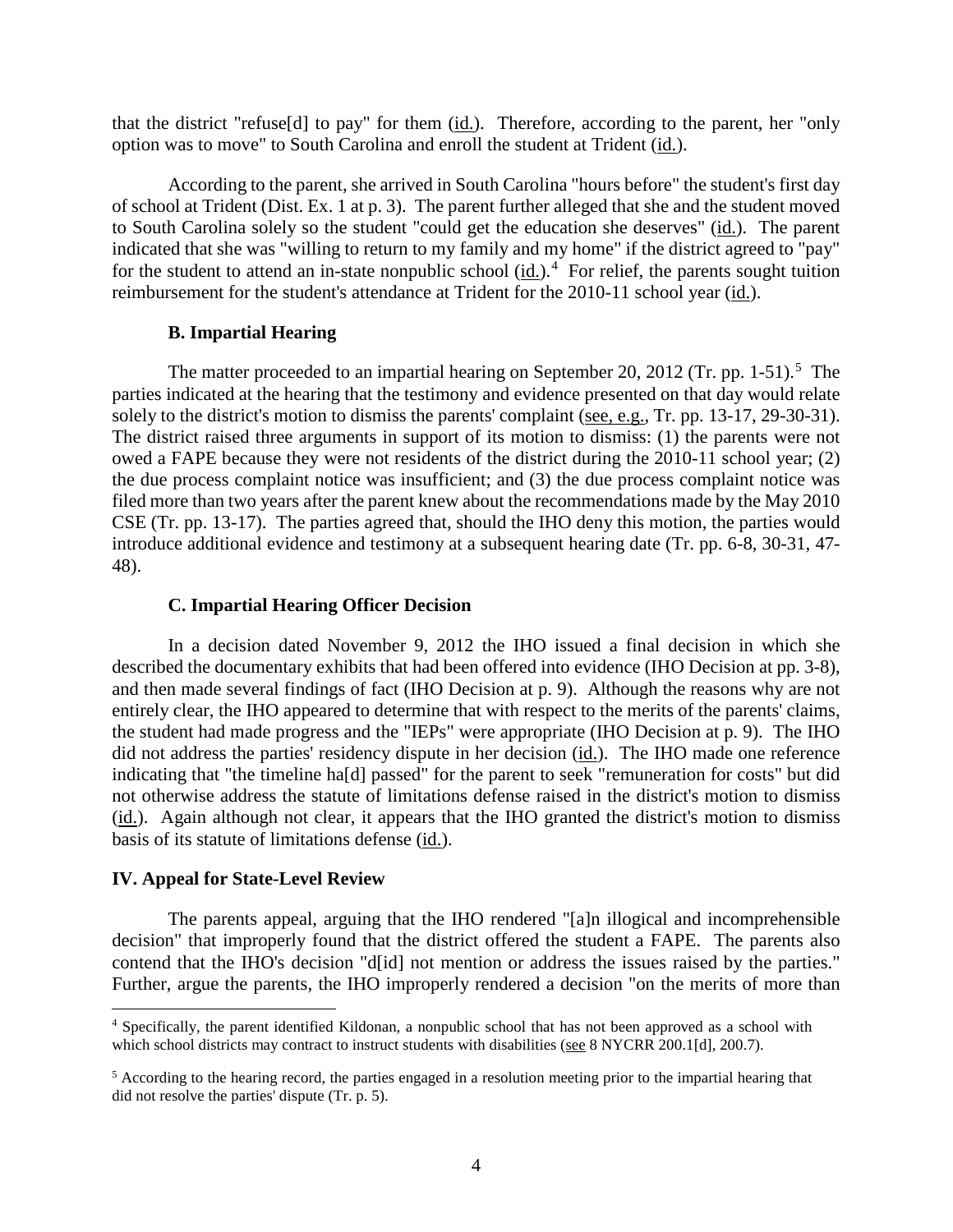one unidentified IEPs." The parents contend that these deficiencies demonstrate "bias and/or incompetence" and request that the IHO's decision be annulled and the matter remanded to a new IHO for a determination on the merits. The parents additionally request the issuance of the following declarations: that the parents are residents of the district; that the parents' due process complaint notice raises tuition reimbursement claims for the 2010-11 and 2011-12 school years; and that the due process complaint was filed "at least two years from the date the parents became aware of . . . the possibility of a claim for tuition reimbursement."

In an answer, the district concurs with the parents that the IHO improperly issued findings on the substance of the parents' claims and that the IHO's decision should be annulled. However, the district argues that the proper remedy at this juncture is not full hearing on the merits but, rather, a ruling on the district's motion to dismiss by the either an SRO or, in the alternative, a new IHO. Additionally, the district denies the parents' material assertions and reiterates the arguments as presented in its motion to dismiss.<sup>6</sup> The district also objects to additional evidence attached to the parents' petition.<sup>7</sup>

#### **V. Applicable Standards**

Two purposes of the IDEA (20 U.S.C. §§ 1400-1482) are (1) to ensure that students with disabilities have available to them a FAPE that emphasizes special education and related services designed to meet their unique needs and prepare them for further education, employment, and independent living; and (2) to ensure that the rights of students with disabilities and parents of such students are protected (20 U.S.C. § 1400[d][1][A]-[B]; see generally Forest Grove Sch. Dist. v. T.A., 557 U.S. 230, 239 [2009]; Bd. of Educ. v. Rowley, 458 U.S. 176, 180-83, 206-07 [1982]).

A FAPE is offered to a student when (a) the board of education complies with the procedural requirements set forth in the IDEA, and (b) the IEP developed by its CSE through the IDEA's procedures is reasonably calculated to enable the student to receive educational benefits (Rowley, 458 U.S. at 206-07; R.E. v. New York City Dep't. of Educ., 694 F.3d 167, 189-90 [2d Cir. 2012]; M.H. v. New York City Dep't of Educ., 685 F.3d 217, 245 [2d Cir. 2012]; Cerra v. Pawling Cent. Sch. Dist., 427 F.3d 186, 192 [2d Cir. 2005]). "'[A]dequate compliance with the procedures prescribed would in most cases assure much if not all of what Congress wished in the way of substantive content in an IEP'" (Walczak v. Florida Union Free Sch. Dist., 142 F.3d 119, 129 [2d Cir. 1998], quoting Rowley, 458 U.S. at 206; see T.P. v. Mamaroneck Union Free Sch. Dist., 554 F.3d 247, 253 [2d Cir. 2009]). While the Second Circuit has emphasized that school districts must comply with the checklist of procedures for developing a student's IEP and indicated that "[m]ultiple procedural violations may cumulatively result in the denial of a FAPE even if the violations considered individually do not" (R.E., 694 F.3d at 190-91), the Court has also explained that not all procedural errors render an IEP legally inadequate under the IDEA (M.H., 685 F.3d at

 $\frac{1}{6}$  $6\text{ The district interpolating the IHO's failure to dismiss the parents' complaint in its entirety.}$ as well as the IHO's decision on matters outside the scope of the due process complaint notice Additionally, the parents served a response to the district's answer and cross appeal.

 $<sup>7</sup>$  The parents submitted additional evidence with their petition that, according to the parents, "was intended to be</sup> included" with the due process complaint notice (Pet. Ex. A). The parents have not provided an explanation of whether it was available at the time of the impartial hearing and it does not appear to be necessary in order to render a decision in this matter. Accordingly, this evidence has not been considered.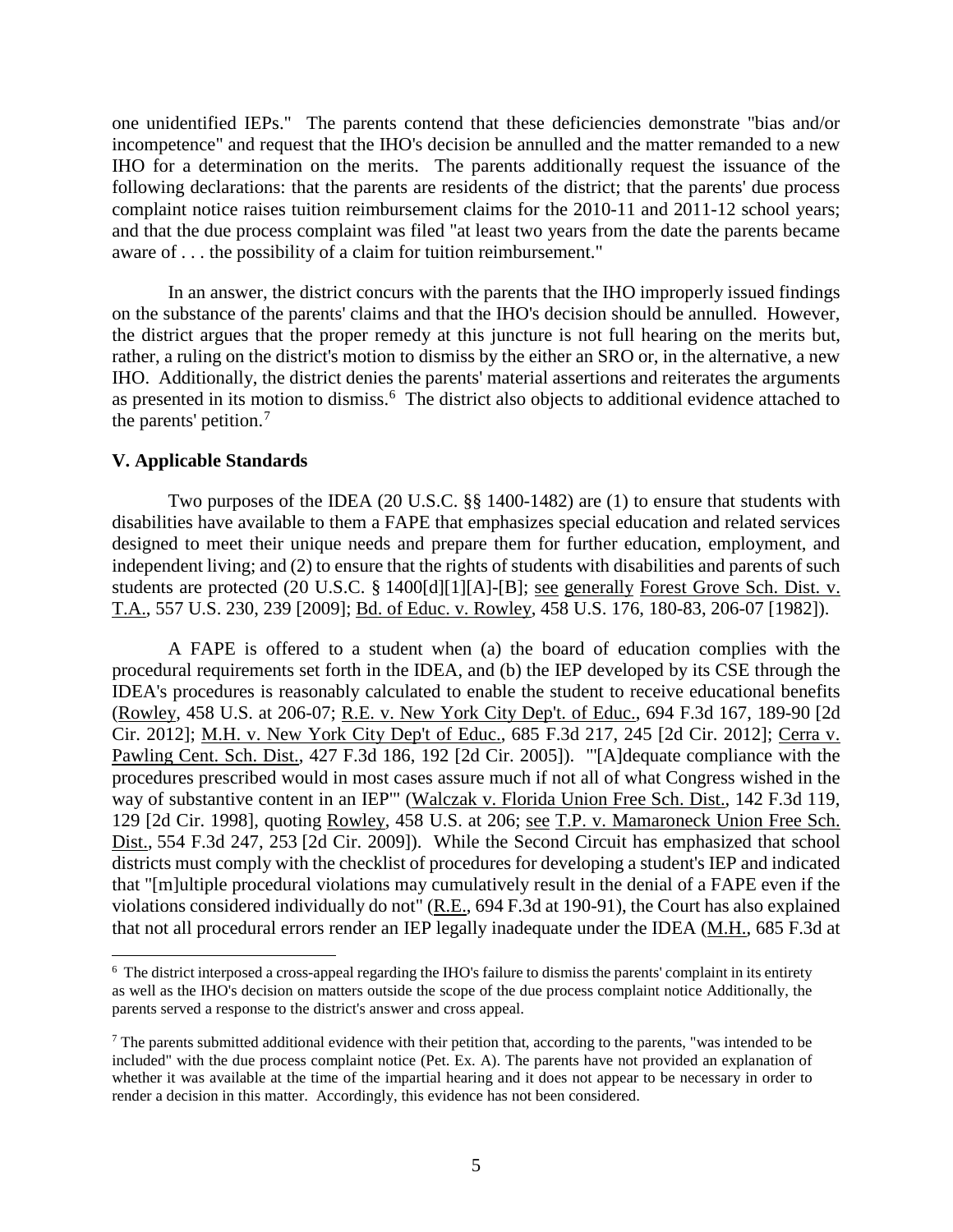245; A.C. v. Bd. of Educ., 553 F.3d 165, 172 [2d Cir. 2009]; Grim v. Rhinebeck Cent. Sch. Dist., 346 F.3d 377, 381 [2d Cir. 2003]; Perricelli v. Carmel Cent. Sch. Dist., 2007 WL 465211, at \*10 [S.D.N.Y. Feb. 9, 2007]). Under the IDEA, if procedural violations are alleged, an administrative officer may find that a student did not receive a FAPE only if the procedural inadequacies (a) impeded the student's right to a FAPE, (b) significantly impeded the parents' opportunity to participate in the decision-making process regarding the provision of a FAPE to the student, or (c) caused a deprivation of educational benefits (20 U.S.C. § 1415[f][3][E][ii]; 34 CFR 300.513[a][2]; 8 NYCRR 200.5[j][4][ii]; Winkelman v. Parma City Sch. Dist., 550 U.S. 516, 525-26 [2007]; R.E., 694 F.3d at 190; M.H., 685 F.3d at 245; A.H. v. Dep't of Educ., 394 Fed. App'x 718, 720, 2010 WL 3242234 [2d Cir. Aug. 16, 2010]; E.H. v. Bd. of Educ., 2008 WL 3930028, at \*7 [N.D.N.Y. Aug. 21, 2008], aff'd, 361 Fed. App'x 156, 2009 WL 3326627 [2d Cir. Oct. 16, 2009]; Matrejek v. Brewster Cent. Sch. Dist., 471 F. Supp. 2d 415, 419 [S.D.N.Y. 2007], aff'd, 293 Fed. App'x 20, 2008 WL 3852180 [2d Cir. Aug. 19, 2008]).

The IDEA directs that, in general, an IHO's decision must be made on substantive grounds based on a determination of whether the student received a FAPE (20 U.S.C. § 1415[f][3][E][i]). A school district offers a FAPE "by providing personalized instruction with sufficient support services to permit the child to benefit educationally from that instruction" (Rowley, 458 U.S. at 203). However, the "IDEA does not itself articulate any specific level of educational benefits that must be provided through an IEP" (Walczak, 142 F.3d at 130; see Rowley, 458 U.S. at 189). The statute ensures an "appropriate" education, "not one that provides everything that might be thought desirable by loving parents" (Walczak, 142 F.3d at 132, quoting Tucker v. Bay Shore Union Free Sch. Dist., 873 F.2d 563, 567 [2d Cir. 1989] [citations omitted]; see Grim, 346 F.3d at 379). Additionally, school districts are not required to "maximize" the potential of students with disabilities (Rowley, 458 U.S. at 189, 199; Grim, 346 F.3d at 379; Walczak, 142 F.3d at 132). Nonetheless, a school district must provide "an IEP that is 'likely to produce progress, not regression,' and . . . affords the student with an opportunity greater than mere 'trivial advancement'" (Cerra, 427 F.3d at 195, quoting Walczak, 142 F.3d at 130 [citations omitted]; see T.P., 554 F.3d at 254; P. v. Newington Bd. of Educ., 546 F.3d 111, 118-19 [2d Cir. 2008]; Perricelli, 2007 WL 465211, at \*15). The IEP must be "reasonably calculated to provide some 'meaningful' benefit" (Mrs. B. v. Milford Bd. of Educ., 103 F.3d 1114, 1120 [2d Cir. 1997]; see Rowley, 458 U.S. at 192). The student's recommended program must also be provided in the least restrictive environment (LRE) (20 U.S.C. § 1412[a][5][A]; 34 CFR 300.114[a][2][i], 300.116[a][2]; 8 NYCRR 200.1[cc], 200.6[a][1]; see Newington, 546 F.3d at 114; Gagliardo v. Arlington Cent. Sch. Dist., 489 F.3d 105, 108 [2d Cir. 2007]; Walczak, 142 F.3d at 132; G.B. v. Tuxedo Union Free Sch. Dist., 751 F. Supp. 2d 552, 573-80 [S.D.N.Y. 2010], aff'd, 486 Fed. App'x 954, 2012 WL 4946429 [2d Cir. Oct. 18, 2012]; E.G. v. City Sch. Dist. of New Rochelle, 606 F. Supp. 2d 384, 388 [S.D.N.Y. 2009]; Patskin v. Bd. of Educ., 583 F. Supp. 2d 422, 428 [W.D.N.Y. 2008]).

An appropriate educational program begins with an IEP that includes a statement of the student's present levels of academic achievement and functional performance (see 34 CFR 300.320[a][1]; 8 NYCRR 200.4[d][2][i]; Tarlowe v. New York City Bd. of Educ., 2008 WL 2736027, at \*6 [S.D.N.Y. July 3, 2008] [noting that a CSE must consider, among other things, the "results of the initial evaluation or most recent evaluation" of the student, as well as the "'academic, developmental, and functional needs'" of the student]), establishes annual goals designed to meet the student's needs resulting from the student's disability and enable him or her to make progress in the general education curriculum (see 34 CFR 300.320[a][2][i], [2][i][A]; 8 NYCRR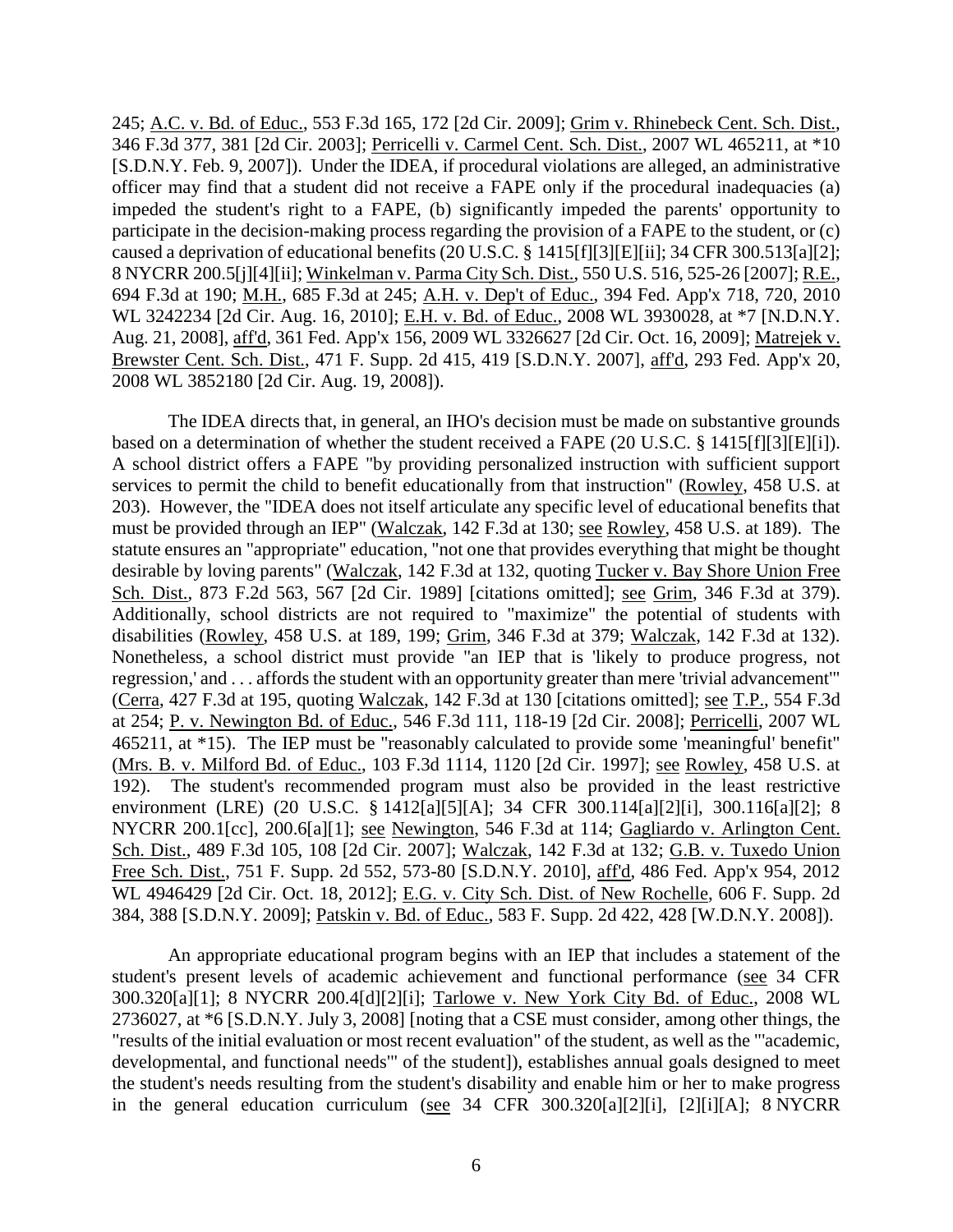200.4[d][2][iii]), and provides for the use of appropriate special education services (see 34 CFR 300.320[a][4]; 8 NYCRR 200.4[d][2][v]; see also Application of the Dep't of Educ., Appeal No. 07-018; Application of a Child with a Disability, Appeal No. 06-059; Application of the Dep't of Educ., Appeal No. 06-029; Application of a Child with a Disability, Appeal No. 04-046; Application of a Child with a Disability, Appeal No. 02-014; Application of a Child with a Disability, Appeal No. 01-095; Application of a Child Suspected of Having a Disability, Appeal No. 93-9).

A board of education may be required to reimburse parents for their expenditures for private educational services obtained for a student by his or her parents, if the services offered by the board of education were inadequate or inappropriate, the services selected by the parents were appropriate, and equitable considerations support the parents' claim (Florence County Sch. Dist. Four v. Carter, 510 U.S. 7 [1993]; Sch. Comm. of Burlington v. Dep't of Educ., 471 U.S. 359, 369- 70 [1985]; R.E., 694 F.3d at 184-85; T.P., 554 F.3d at 252). In Burlington, the Court found that Congress intended retroactive reimbursement to parents by school officials as an available remedy in a proper case under the IDEA (471 U.S. at 370-71; see Gagliardo, 489 F.3d at 111; Cerra, 427 F.3d at 192). "Reimbursement merely requires [a district] to belatedly pay expenses that it should have paid all along and would have borne in the first instance" had it offered the student a FAPE (Burlington, 471 U.S. at 370-71; see 20 U.S.C. § 1412[a][10][C][ii]; 34 CFR 300.148).

The burden of proof is on the school district during an impartial hearing, except that a parent seeking tuition reimbursement for a unilateral placement has the burden of proof regarding the appropriateness of such placement (Educ. Law § 4404[1][c]; see R.E., 694 F.3d at 184-85; M.P.G. v. New York City Dep't of Educ., 2010 WL 3398256, at \*7 [S.D.N.Y. Aug. 27, 2010]).

#### **VI. Discussion**

#### **A. Preliminary Matters**

## **1. Scope of Impartial Hearing**

A review of the entire hearing record supports the parties' contentions that, given the procedural posture of this case, it was inappropriate for the IHO to render substantive findings in this matter, especially when the IHO did not dispose of a number of the issues in the motion to dismiss. At the start of the first day of the impartial hearing, the district indicated that "the purpose of today's hearing . . . is . . . to introduce . . . exhibits . . . and thereafter make several applications involving whether or not this [hearing] proceeds" (Tr. p. 6). The district proceeded to introduce exhibits for purposes of this application (see Tr. pp. 6-8, 10-12) and then "move[d] to dismiss" the parents' due process complaint notice based on the parents' residency, the sufficiency of the due process complaint notice, and the statute of limitations (Tr. p. 13; see Tr. pp. 13-17). The parents agreed to this procedure, agreeing to abstain from introducing exhibits "because we need a decision on the preliminary issues raised by [the district]" (Tr. p. 48; see Tr. pp. 47-48). Parties may not, even by agreement, take control a hearing process—that authority rests with an IHO alone—and in this case the parents' attorney stated on the record that "I want to make sure we are clear that [the IHO] won't make a final decision . . . until she hears all the evidence", to which the IHO responded "[o]f course" (Tr. p. 23), thus appearing to endorse the parties preferred approach.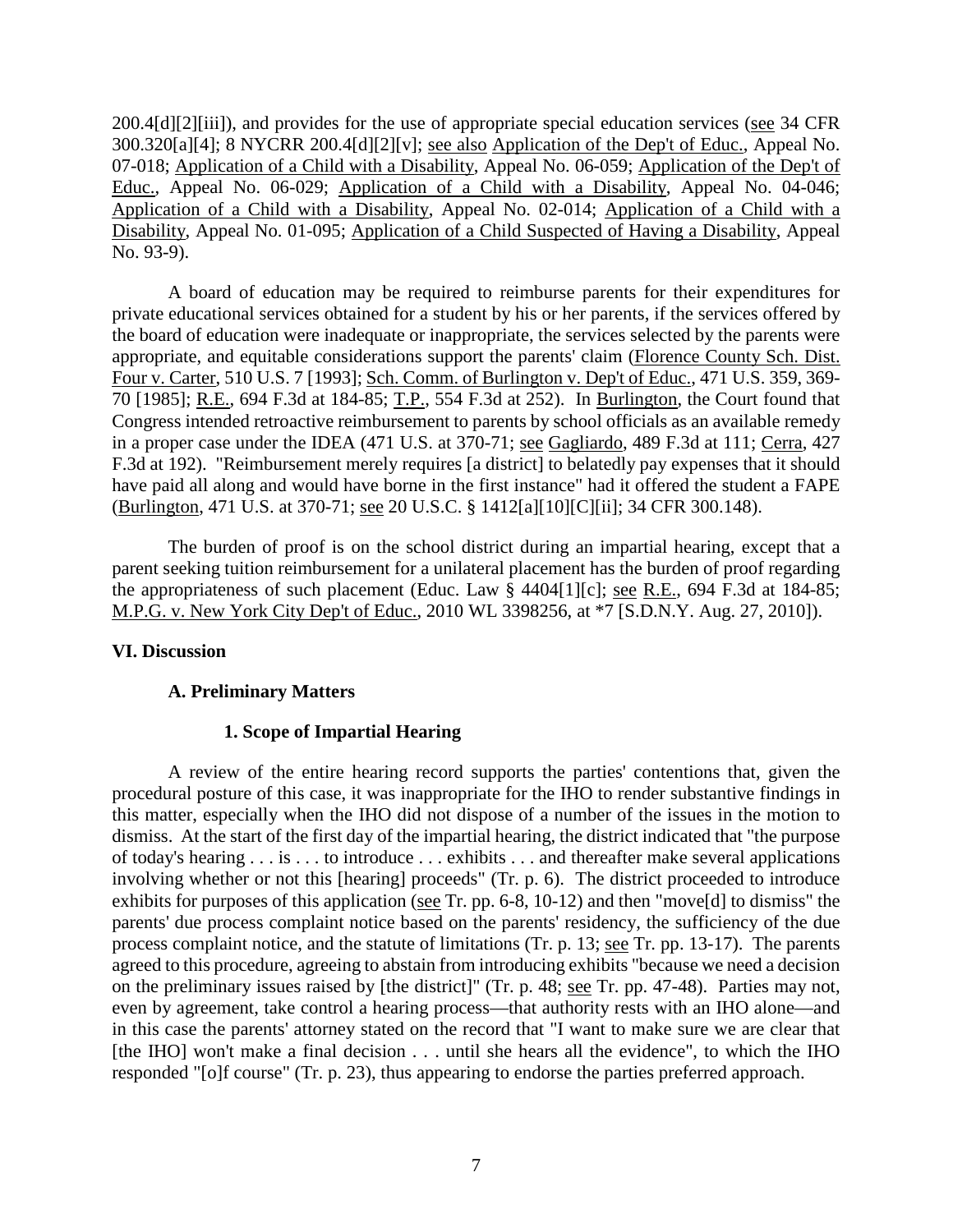Moreover, at the conclusion of the hearing, the district thereafter unequivocally indicated to the IHO that: "if you dismiss, we won't present more evidence [but] [i]f you don't dismiss, both parties will present more evidence on those three Burlington-Carter prongs" (Tr. p. 48). The parents' attorney reiterated that they were "asking for a written decision" on the issues raised in the district's motion to dismiss to which the IHO responded "Okay" (Tr. p. 48).

In view of the forgoing, the hearing record reveals that it was the understanding of all involved that the IHO would first rule on the issues raised in the district's motion to dismiss, after which the parties would be in a better position to present evidence after knowing which particular issues, if any, would survive the districts motion to dismiss the parents' complaint. Therefore, under these particular circumstances, it was error for the IHO to on the one hand affirm to the parties that she would allow them to defer presentation of their evidence on the merits and, on the other hand, omit rulings on most of the motion practice and render a final determination with a substantive finding of fact upon the appropriateness of the student's IEPs without affording the parties a further opportunity to be heard.<sup>8</sup> Accordingly, these findings must be annulled.<sup>9</sup>

#### **2. Scope of Review**

Before further delving into the substance of this appeal, a determination must be made regarding which claims have been properly presented on appeal. The parent argues that the district denied the student a FAPE for the 2011-12 school year; however, there is no claim for relief regarding the 2011-12 school contained in the parents' due process complaint notice (compare Pet. at pp. 6, 7; with Dist. Ex. 1 at pp. 2-3).

The party requesting an impartial hearing has the first opportunity to identify the range of issues to be addressed at the hearing (Application of a Student with a Disability, Appeal No. 13- 151; Application of a Student with a Disability, Appeal No. 09-141; Application of the Dep't of Educ., Appeal No. 08-056). However, a party requesting an impartial hearing may not raise issues at the impartial hearing that were not raised in its due process complaint notice unless the other

 <sup>8</sup> Although the use of summary disposition procedures akin to those used in judicial proceedings are permissible under the IDEA, such procedures should be used by the impartial hearing officer with caution and are appropriate in instances in which "the parties have had a meaningful opportunity to present evidence and the nonmoving party is unable to identify any genuine issue of material fact" (J.D. v. Pawlet Sch. Dist., 224 F.3d 60, 69 [2d Cir. 2000]; Application of a Student with a Disability, Appeal No. 11-090; Application of the Bd. of Educ., Appeal No. 10- 014; Application of the Bd. of Educ., Appeal No. 05-007; Application of a Child Suspected of Having a Disability, Appeal No. 04-059; Application of a Child with a Disability, Appeal No. 04-018).

<sup>9</sup> Even assuming for the sake of argument that it was appropriate for the IHO to make findings as to the parties' substantive claims, the IHO's analysis in this regard consists of two sentences and, as the parties have observed, was inadequate. The IHO would have been required to conduct a prospective analysis of the May 2010 IEP (see R.E. v. New York City Dep't. of Educ., 694 F.3d 167, 187 [2d Cir. 2012] ["[i]n determining the adequacy of an IEP, both parties are limited to discussing the placement and services specified in the written plan and therefore reasonably known to the parties at the time of the placement decision"; see also K.L. v. New York City Dep't of Educ., 530 Fed. App'x 81, 87, 2013 WL 3814669 [2d Cir. July 24, 2013]). Instead, the IHO determined that the student made progress, a determination that could not have been made unless the IHO impermissibly considered evidence that was not "reasonably known to the parties at the time of the placement decision" in May 2010 (IHO Decision at p. 9; <u>see R.E.</u>, 694 F.3d at p. 187; K.L., 530 Fed. App'x at 87). Further, the IHO appears to have inappropriately considered multiple IEPs in determining that the 2010-11 IEP provided the student with a FAPE (IHO Decision at p. 9).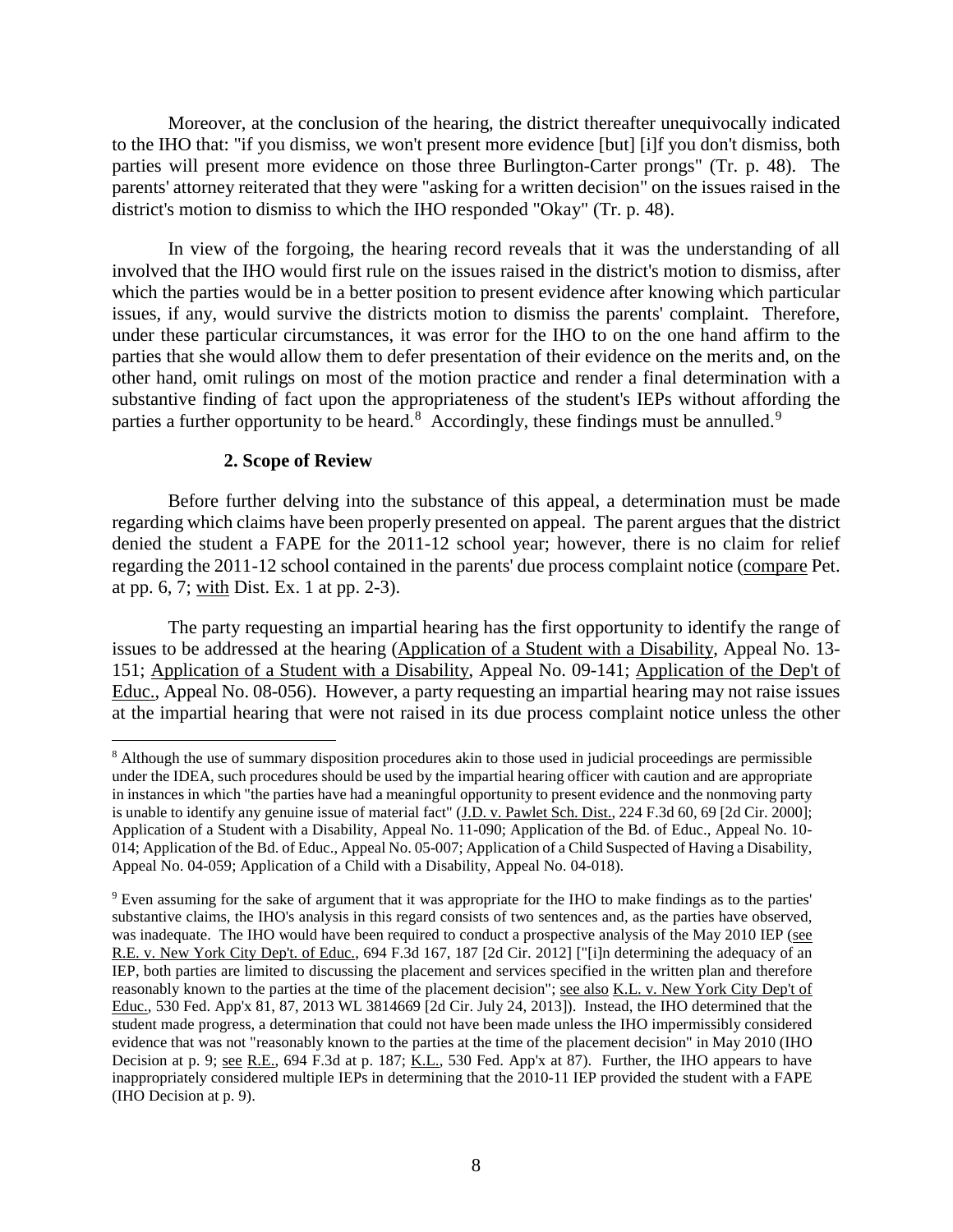party agrees (20 U.S.C. § 1415[f][3][B]; 34 CFR 300.508[d][3][i], 300.511[d]; 8 NYCRR 200.5[i][7][i][a], [j][1][ii]), or the original due process complaint is amended prior to the impartial hearing per permission given by the IHO at least five days prior to the impartial hearing (20 U.S.C. § 1415[c][2][E][i][II]; 34 CFR 300.508[d][3][ii]; 8 NYCRR 200.5[i][7][i][b]; N.K. v. New York City Dep't of Educ., 961 F. Supp. 2d 577, 584 [S.D.N.Y. 2013] [S.D.N.Y. 2013]; J.C.S. v Blind Brook-Rye Union Free Sch. Dist., 2013 WL 3975942, at \*8-\*9 [S.D.N.Y. Aug. 5, 2013]; B.M. v. New York City Dep't of Educ., 2013 WL 1972144, at \*6 [S.D.N.Y. May 14, 2013]; C.H. v. Goshen Cent. Sch. Dist., 2013 WL 1285387, at \*9 [S.D.N.Y. Mar. 28, 2013]; S.M. v. Taconic Hills Cent. Sch. Dist., 2013 WL 773098, at \*4 [N.D.N.Y. Feb. 28, 2013]; DiRocco v. Bd. of Educ., 2013 WL 25959, at \*23 [S.D.N.Y. Jan. 2, 2013]; B.P. v. New York City Dep't of Educ., 841 F. Supp. 2d 605, 611 [E.D.N.Y. 2012]; M.R. v. S. Orangetown Cent. Sch. Dist., 2011 WL 6307563, at \*12- \*13 [S.D.N.Y. Dec. 16, 2011]; C.D. v. Bedford Cent. Sch. Dist., 2011 WL 4914722, at \*13 [S.D.N.Y. Sept. 22, 2011]; M.P.G., 2010 WL 3398256, at \*8; see K.L. v. New York City Dep't of Educ., 530 Fed. App'x 81, 87, 2013 WL 3814669 [2d Cir. July 24, 2013]).

In this case, the parents' due process complaint notice cannot be reasonably read to include any allegations related to the 2011-12 school year (see Dist. Ex. 1 at pp. 1-3). Where, as here, the due process complaint notice is silent as to this issue and the district explicitly indicated that it did not agree to expand the scope of the impartial hearing, the parents cannot pursue this claim on appeal (see Tr. p 21). $^{10}$ 

#### **B. Statute of Limitations**

The use of the summary disposition procedures agreed to by the parties and initially endorsed by the IHO was an effective mechanism for resolving this proceeding and, therefore, I will consider this issue of the district's motion to dismiss next rather than remand the matter to an IHO for a determination. Turning to the district's argument that the parents' allegations in their due process complaint notice fall outside the scope of the IDEA's statute of limitations, the uncontested evidence in the hearing record supports the district's argument. The IDEA requires that, unless a state establishes a different limitations period under state law, a party must request a due process hearing within two years of when the party knew or should have known of the alleged action that forms the basis of the complaint (20 U.S.C. § 1415[f][3][C]; see also 20 U.S.C. § 1415[b][6][B]; Educ. Law § 4404[1][a]; 34 CFR 300.511[e]; 8 NYCRR 200.5[j][1][i]; Somoza v. New York City Dep't of Educ., 538 F.3d 106, 114 n.8 [2d Cir. 2008] [noting that the Second Circuit applied the same "knows or has reason to know" standard of IDEA claim accrual both prior to and after codification of the standard by Congress]; M.D. v. Southington Bd. of Educ., 334 F.3d 217,

 $10$  To the extent that the Second Circuit has held that issues not included in a due process complaint notice may be ruled on by an administrative hearing officer when the district "opens the door" to such issues with the purpose of defeating a claim that was raised in the due process complaint notice (M.H. v. New York City Dep't of Educ., 685 F.3d 217, 250-51 [2d Cir. 2012]; N.K v. New York City Dep't of Educ., 961 F. Supp. 2d 577, 585 [S.D.N.Y. 2013]; A.M. v. New York City Dep't of Educ., 964 F. Supp. 2d 270, 283-84 [S.D.N.Y. 2013]; J.C.S. v. Blind Brook-Rye Union Free Sch. Dist., 2013 WL 3975942, at \*9 [Aug. 5, 2013]; B.M. v. New York City Dep't of Educ., 2013 WL 1972144, at \*5-\*6 [S.D.N.Y. May 14, 2013]), the district limited its presentation to the issues identified in its motion to dismiss and did not raise any allegations regarding the 2011-12 school year.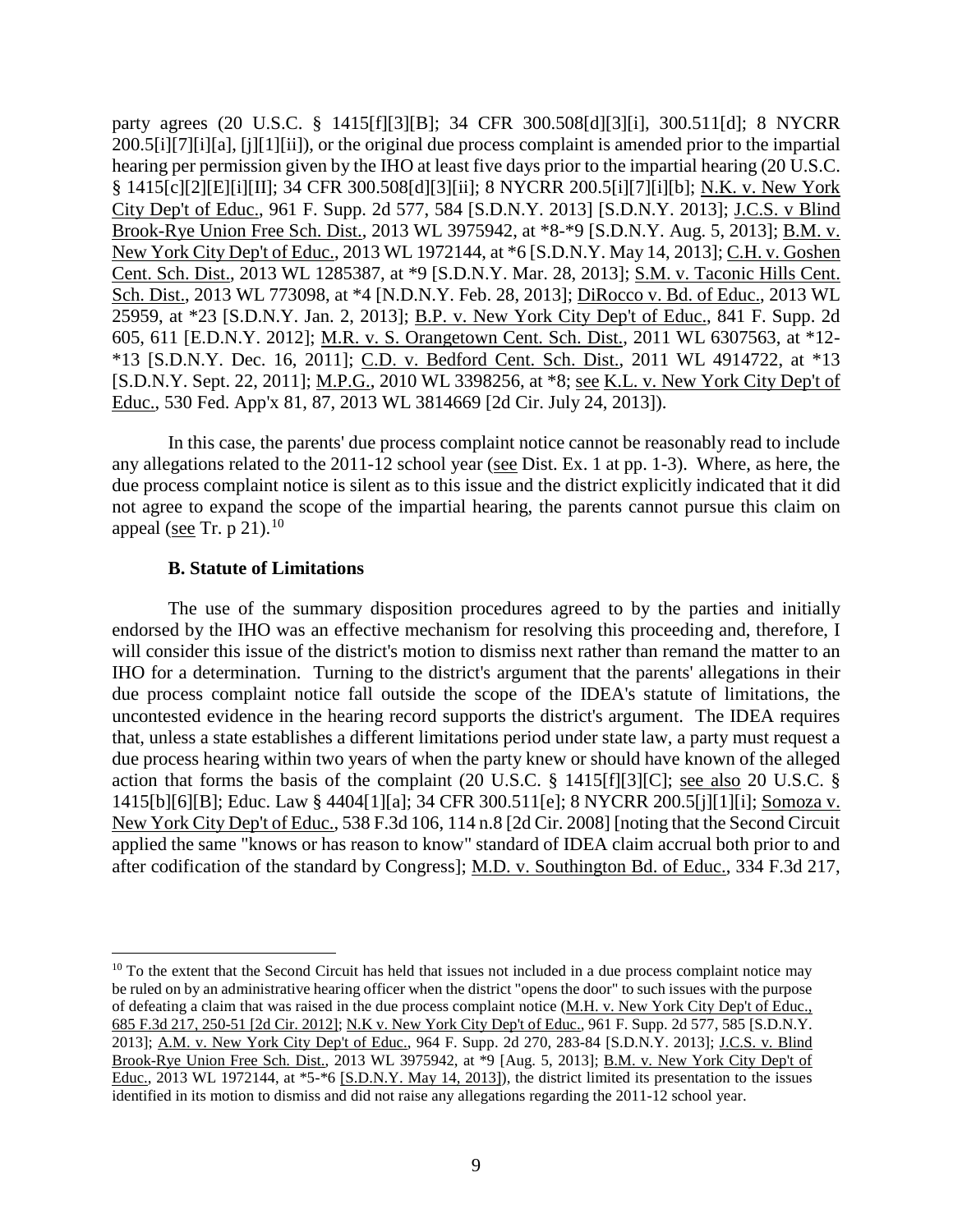221-22 [2d Cir. 2003]; Piazza v. Florida Union Free Sch. Dist., 777 F. Supp. 2d 669, 687-88  $[S.D.N.Y. 2011]$ <sup>11</sup>

In this case, the parents' due process complaint notice challenges aspects of the May 21, 2010 IEP (Dist. Exs. 1 at p. 3; 14 at p. 1). The parents testified at the impartial hearing that they attended the May 21, 2010 CSE meeting and, at the end of the meeting, understood the CSE's recommendations for the student (Tr. p. 43). There is no information suggesting that any event other than the May 21, 2010 CSE meeting provided the parents with knowledge of any perceived deficiencies with the May 2010 IEP. Therefore, evidence submitted by the parties on this issue demonstrates that the parents had until May 21, 2012 to file a due process complaint notice with respect to the May 2010 IEP (see G.W. v. Rye City Sch. Dist., 2013 WL 1286154, at \*17 [S.D.N.Y. Mar. 29, 2013]; Keitt v. New York City, 882 F.Supp.2d 412, 437 [S.D.N.Y. 2011]; G.R. v. Dallas Sch. Dist. No. 2, 823 F. Supp. 2d 1120, 1131 [D. Or. 2011].<sup>12</sup>

At the impartial hearing, the district asserted that it received the parents' due process complaint notice on June 25, 2012, after the statute of limitations had run (Tr. p. 16; see Ex. 1 at p. 1).<sup>13</sup> The parents do not contest or rebut the district's contention in this regard, and an independent review of the hearing record supports the district's position (see Dist. Ex. 1 at p. 1). The parents instead argue that they only had reason to know of the May 2010 IEP's deficiencies when the parents decided to enroll the student at Trident in August or September of 2010 (Tr. pp. 20-22; Pet. Memo of Law at p. 10). This interpretation is not supported by the evidence in the hearing record. The parents' primary objection to the May 2010 IEP is that it denied the student a FAPE by improperly omitting reading goals, an area of need for the student (Dist. Ex. 1 at p. 3). Based upon the parents' testimony that they attended the May 2010 CSE meeting and understood the CSE's recommendations at that time, the hearing record demonstrates that the parents knew (or should have known) of this deficiency as of May 21, 2010 (Tr. p. 43).

As to the parents' grouping challenge, it is irrelevant when the parent knew or had reason to know of this claim because the Second Circuit has made it clear that in cases like this, where an IEP is rejected before a district has an opportunity to implement it,  $14$  the sufficiency of the district's offered program must be determined only on the basis of the IEP, and not on speculative concerns as to whether it may have been properly implemented. In R.E., for example, the Second Circuit was confronted with a situation where the parents did not "seriously challenge the substance of the IEP," and instead argued that "the written IEP would not have been effectively implemented at

<sup>&</sup>lt;sup>11</sup> New York State has not explicitly established a different limitations period since Congress adopted the twoyear limitations period.

 $12$  Contrasting this, a different result may reached under a different type of claim of injury such as if the student attended the public school and the parents claimed that the district failed to implement the student's services listed in the IEP (see K.P. v. Juzwic, 891 F. Supp. 703, 716-17 [D. Conn. 1995] [date of CSE meeting not determinative for statute of limitations purposes where plaintiff "challenge[d] the IEPs and the implementation of his IEPs . . ."] [emphasis added]; accord G.R. v. Dallas Sch. Dist. No. 2, 823 F. Supp. 2d 1120, 1130-35 [D. Or. 2011]).

 $<sup>13</sup>$  Alternatively, even if I were to consider the date of the parents' due process complaint notice, June 6, 2012, this</sup> would still fall outside of the IDEA's statute of limitations (Dist. Ex. 1 at p. 2).

<sup>&</sup>lt;sup>14</sup> The hearing record indicates that the parent enrolled the student in Trident in August or September of 2010, prior to the date the IEP's projected date of implementation, (see Tr. pp. 20-21, 36; Dist. Ex. 2).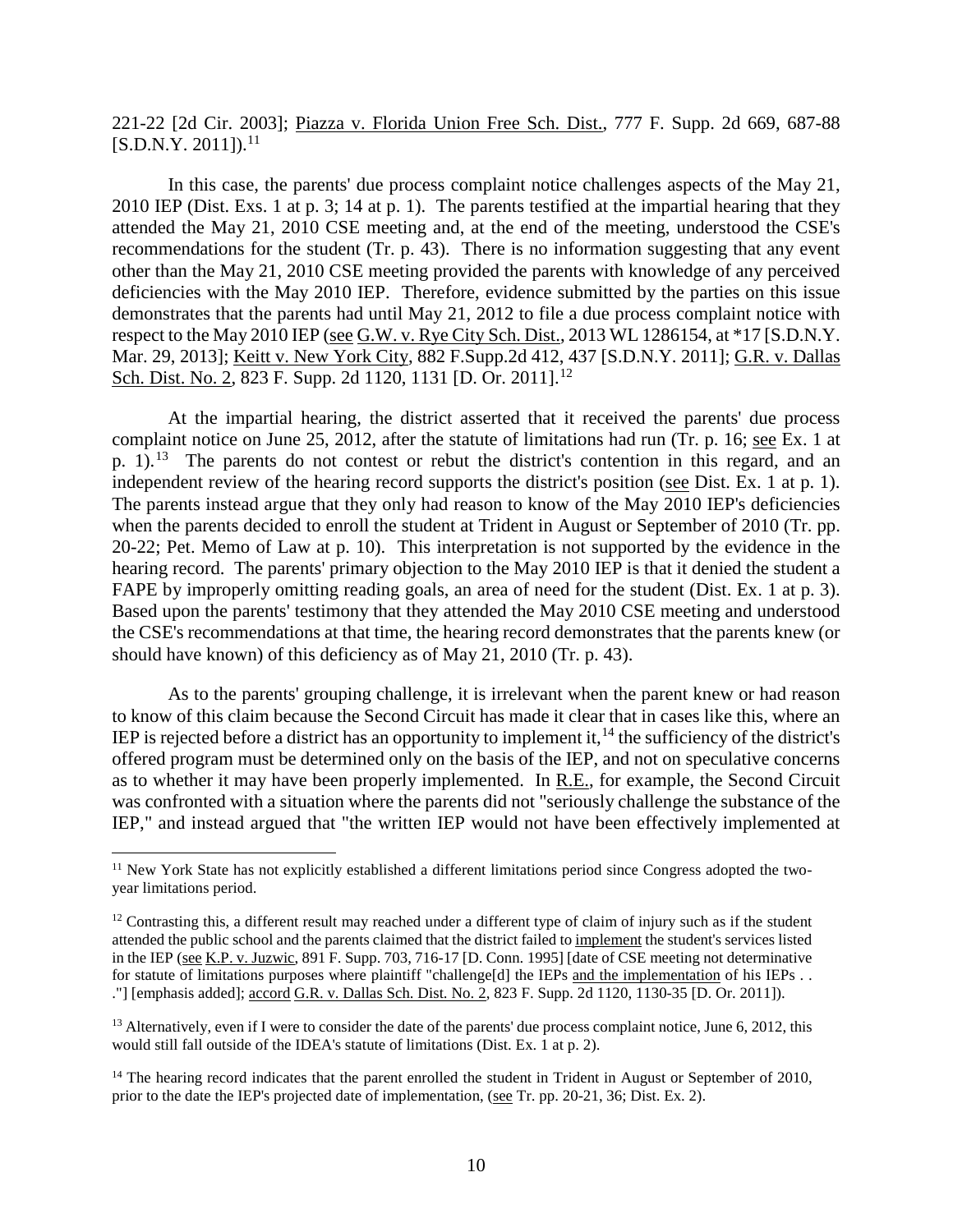[the assigned public school site]" (R.E., 694 F.3d at 195). The court rejected these claims, noting in relevant part that a court's "evaluation must focus on the written plan offered to the parents" (id.). Likewise, in K.L., the Second Circuit, citing to R.E., held that the "appropriate inquiry [wa]s into the nature of the program actually offered in the written plan, not a retrospective assessment of how that plan would have been executed" (530 Fed. App'x at 87, quoting R.E., 694 F.3d at 187 [internal quotations omitted]). Claims relating to a district's "school placement" have been rejected by the Second Circuit as a basis for a finding of a denial of FAPE where an IEP has been rejected prior to when it was required to be implemented (see K.L., 530 Fed. App'x at 87 [rejecting claims that a school placement was "inadequate and unsafe" since the appropriate inquiry is into the nature of the written plan]; see also F.L. v. New York City Dep't of Educ., -- Fed. App'x --, 2014 WL 53264, at \*6 [2d Cir. Jan. 8, 2014]).

Because the student did not attend a district placement for the 2010-11 school year, any analysis of this issue would require the use of retrospective evidence by the district, explaining how the district would have executed the student's May 2010 IEP, which the Second Circuit has determined is not appropriate (see K.L., 530 Fed. App'x at 87; R.E., 694 F.3d at 186, 195). Accordingly, the parents' "grouping" claim, no matter when the parents knew or had reason to know about it, would not be sufficient to support the parents' unilateral placement of the student in this matter (see, e.g., R.B. v. New York City Dep't of Educ., 2013 WL 5438605, at \*17 [S.D.N.Y. Sept. 27, 2013]; N.K., 961 F.Supp.2d at 588-89; A.M. v. New York City Dep't of Educ., 964 F. Supp. 2d 270, 286 [S.D.N.Y. 2013]).

Therefore, the hearing record supports the district's uncontested assertion that the parents' due process complaint was received by the district on June 25, 2012.<sup>15</sup> Thus, it was filed more than two years from the date the parents knew of the alleged action that formed the basis of the complaint and must be dismissed.

#### **C. Residency**

Next, in light of the determination that the parent's claims are barred by the IDEA's twoyear statute of limitations, it is not necessary to resolve the parties dispute over the student's residency. Although the precise date is unclear, the hearing record reveals that the district determined that the student was no longer a resident of the district (see Dist. Exs. 2, 6). The district unequivocally communicated this determination in a letter to the parents dated January 30, 2012 (Dist. Ex. 6). In this letter, the district's director of special programs informed the parents that the student "ceased to be [a] resident [ ] of the [district]" as of "August, 2010" (Dist. Ex. 6). Typically residency disputes are resolved by the Commissioner of Education (see Educ. Law § 310; see also Appeal of a Student with a Disability, Decision No. 16,552 [Sept. 16, 2013], available at http://www.counsel.nysed.gov/Decisions/volume53/documents/d16552.pdf; Appeal of a Student with a Disability, Decision No. 16,533 [Aug. 28, 2013], available at http://www.counsel.nysed.gov/Decisions/volume53/documents/d16533.pdf), and the IDEA does not clearly the procedures that must be employed by a State to resolve residency disputes involving

<sup>&</sup>lt;sup>15</sup> Similarly, the district argued that no statutory exception to the IDEA's statute of limitations applied under these circumstances and the parents did not introduce any evidence or testimony rebutting this assertion (see Memo of Law in Support of Motion to Dismiss at p. 7, n. 2).